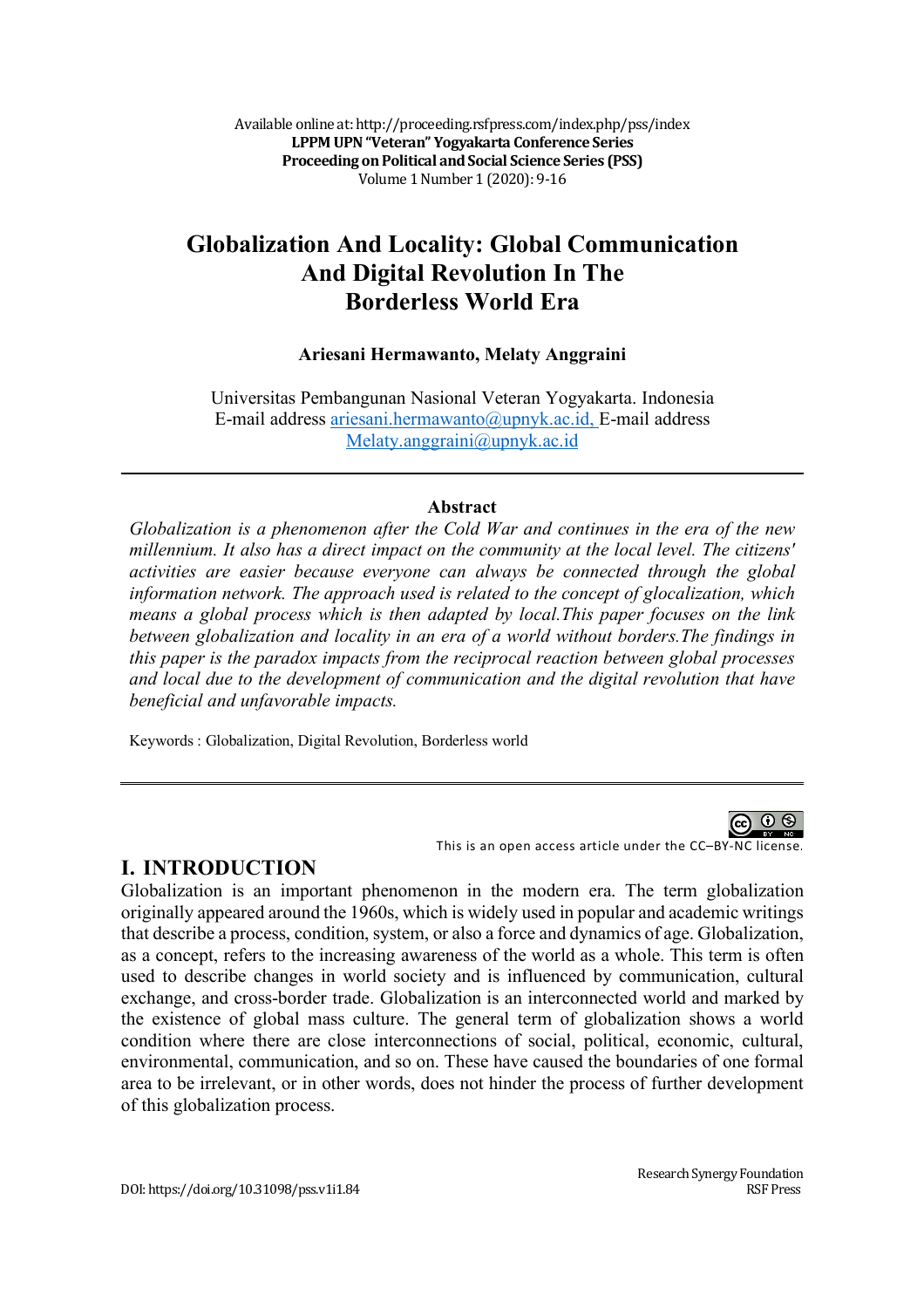The characteristics of globalization create a new social network and increasingly more complex. This illustrates the continuing expansion and flexibility of social relations in a world society in its activities and interdependence with one another. Globalization also involves intensifying social exchanges and social activities at the local level. This is characterized by the internet network that spreads widely throughout the world, where much information can be sent in a short time. This is also supported by digital developments that provide information on ongoing events in real-time, even though the distance is far. In other words, according to Anthony Giddens, globalization can be explained as the intensification of social relations in the sphere of the world, which connects the distance of separate localities. Local transformation, as part of globalization, is the expansion of social connection beyond time and space.(Giddens, 1991)

The expansion and intensification of social interconnection and the interdependence of society have resulted in human consciousness regarding the importance of mutual adjustments in social interactions with one another, where geographical boundaries no longer limit communication between communities (borderless world). This gradually transforms individuals and societies towards a collective identity in an increasingly globalized international world. According to Steger, globalization is a multidimensional social process that creates and intensifies interdependencies and exchanges at the world level and, at the same time, fosters public awareness of the deep relationships between local and the far.(Stegger, 2003)

The relations between the global and local dimensions are known as glocalization. This concept, according to Roland Robertson, refers to a phenomenon that spreads, flows, and also is scattered from one place to another and are adapted to the local level.(Robertson, 2014) This also applies to communications that occur at the local community level through assistive devices such as cell phones and also through social media, which is not only verbally spoken directly but also through a short message or text media, sharing images and symbols that are interpreted as a form emojis in having a conversation. It can be said that the changes in communications at the local dimension are strongly influenced by the development of internet networks. The people can make many social interactions more virtually through a medium than directly.

The revolution of communication also occurs because the human needs who always want something that can make their life easier, so that a sophisticated tool or technology is created to make it easier to communicate. To understand the revolution of communication that is currently happening, it is closely related to several things, such as the connection with the era of globalization, which makes the world community more interconnected and interdependent, more make community interaction openly, and also the development of the digitalization era. Furthermore, it will discuss what matters influence the dynamics of global communication in detail and the impact of social changes due to the digital revolution.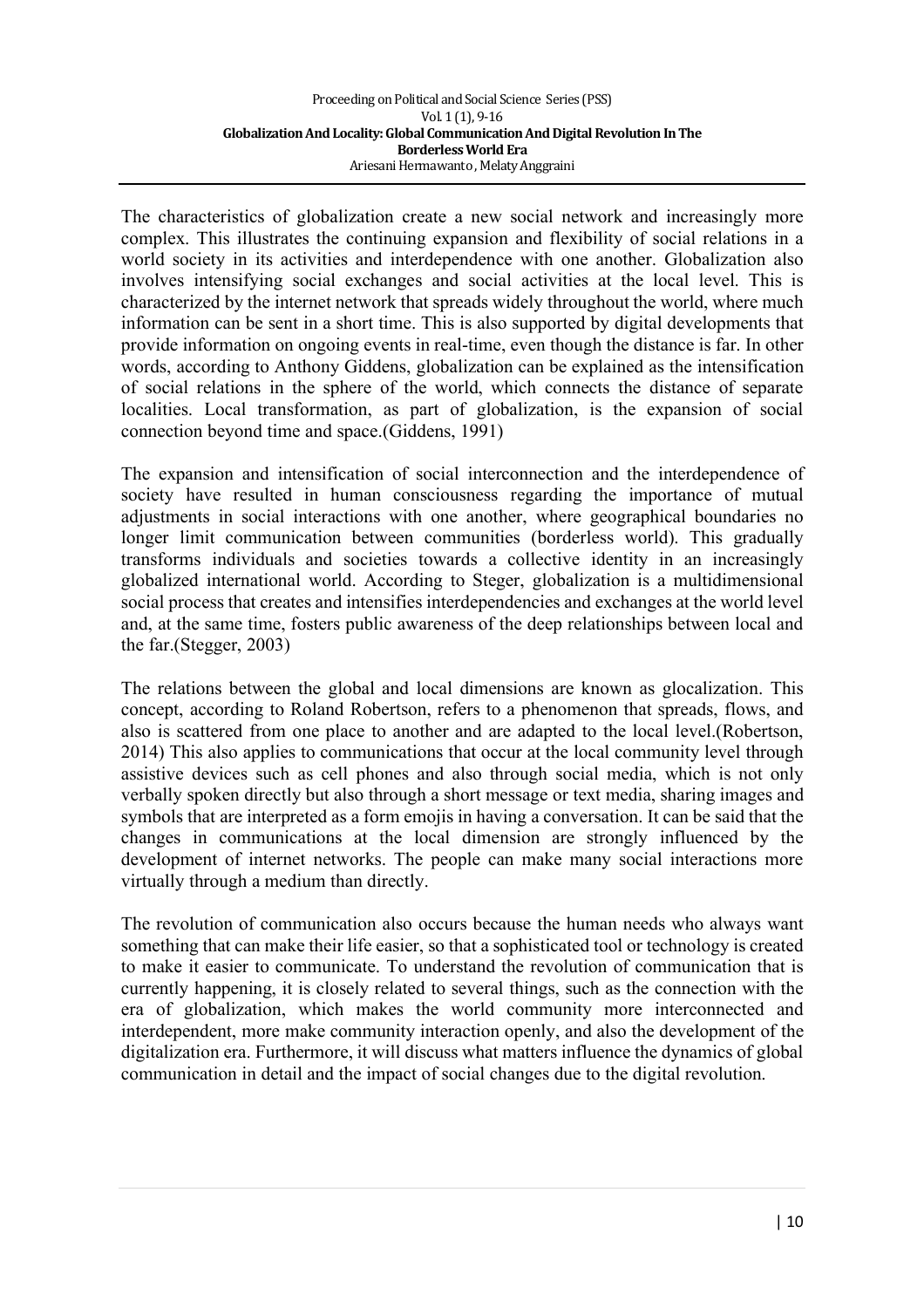# **II. REASEARCH METHODOLOGY**

The method used in this study is descriptive qualitative. In qualitative research, it is descriptive-analytic. The data obtained, such as the results of observations, interviews, documentation results, document analysis, and field survey results notes. This writing will focus on scientific writings on globalization and locality to analyze social problems that occur in the globalization era in the local community. Sources can be from state documents, textbooks, scientific journals, and several interviews with related sources. The sources are divided into two parts, namely; primary sources and secondary sources. Primary sources can be obtained from individuals, focus groups, and a group of respondents. Meanwhile, secondary sources can be obtained from comments, interpretations, or discussions on the subject matter to be studied.

# **III.LITERATURE REVIEW**

Globalization is widely interpreted as a value-free form so that globalization is not tied to a particular discourse and free to be used to see the changes in the world. Globalization has multidimensional aspects of economic, political, social, and cultural. Globalization also means a lot of changes, followed by the development of technology and information. As a result of these changes, it creates new problems that lead to the field of human security. Social ethics is needed in dealing with the development of globalization. There are several kinds of literature which, according to the author, can help understand the meaning of globalization and its impacts.

The first literature from the work of Anthony Giddens (1991) entitled "*The Consequences of Modernity*," in this book explains how the views of various experts about the emergence of modernity and many sparked various controversial views due to the emergence of the era of modernity. Here Giddens leads his readers to understand that the era of modernity is marked by the emergence of negative sides in the social system of society such as capitalism, social strata, and other negative views by the social community. It had led people to understand what is a social system that may have existed before but was not realized by society and formed a more administrative social system with its emergence of a corporate institution. In conclusion, as explained in this book, the era of modernity did not appear in a new form but was a refinement of the pre-modernity era, which was formed by the social, cultural values of society as well as the emergence of globalization. The negative side of the era of modernity or globalization can be overcome by studying sociological relationships in society and by learning the previous social values that were formed in society. These social values will also filter out the negative impacts that arise along with the entry of the modernity era.

In Peter Singer's (2002) work entitled *"One World*," it is also explained what the meaning of globalization and how it is necessary to understand the concept of globalization; and also the dangers of its emergence. The globalization continues to develop nation-states so as to disguise boundaries and create short-cut initiatives to understand the world. Singer sees that the progress of globalization, which has resulted in many new discoveries in the fields of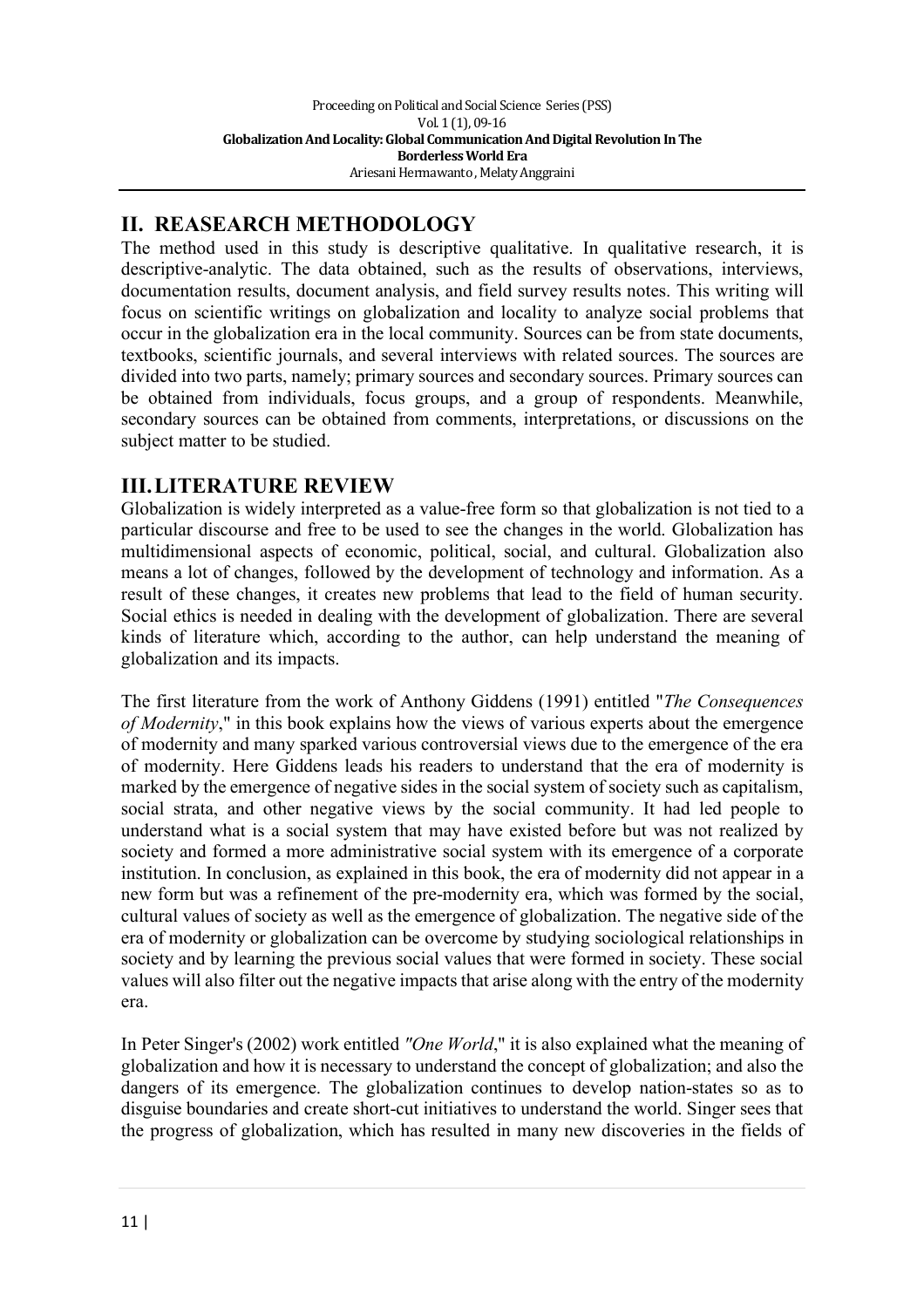knowledge, technology, ideology, and the corporate sector is not only looking for a solution to problems. It raises any new problems which are unwittingly used as guidelines for values that are commonly carried out in the structure of social society in the era of globalization.

Finally, the literature study on "*Local and Global: The Management of Cities in The Information Age*" by Jordi Borja and Manuel Castells (1997). In the discussion of globalization, it is more emphasis on city information and management, the impact of globalization on urban spatial planning, and social structure. This literature also explained the impact of the development of globalization by taking the point of view of the gender discrimination of women, children, and certain ethnicities, which became the basis for social scientists to explain the creative and destructive processes of globalization.

### **III.1. Global Communication Dynamics**

Communication is the main requirement in social interaction, namely as a conveyor of information to other parties. The development of communication technology in this globalization era has an impact on changing the way of communicating in a society. Currently, communication is not only limited to a conversation between two individuals face to face but transforms into a complex communication process that can penetrate the boundaries of space, time, number, capacity, and speed. In communicating activities, feedback is needed as a form of communication pattern reaction because it is a way for someone to get what they want. Therefore, we need the ability to build a good and clear communication supported by the participation of communication media.

The way of communicating activities underwent a significant and rapid transformation due to the presence of communication technology, which was later referred to as the communication revolution. These were marked by rapid changes and driven by various discoveries in technologies of information. Something that previously impossible is possible now due to technological advances that offer a wide variety of information and communication sources and remove barriers to communication

#### **III.2. Digital Revolution**

The concept of the digital revolution has evolved since the invention of computers and the Internet at the beginning of the Industrial Revolution 3.0 in the 1960s by the discoveries of semiconductors and the spread of computers and the Internet among the people. The digital revolution can play a role in changing society in a positive direction. (Collinsdictionary) They led to a wave of revolution in the field of information towards a digital form. In this revolutionary wave, it has changed people's lives in communicating activities and created a "Network Society" because many things are done virtually via the Internet and online. ( Igi Global) The development of the digital revolution helps economic growth, education, and democratic process due to the emergence of information superhighways resulting in a new world information order. It makes people easier to obtain information and conduct business transactions through a communication tool without boundaries. However, the development of the early digital revolution in the Revolution 3.0 era is still considered by the community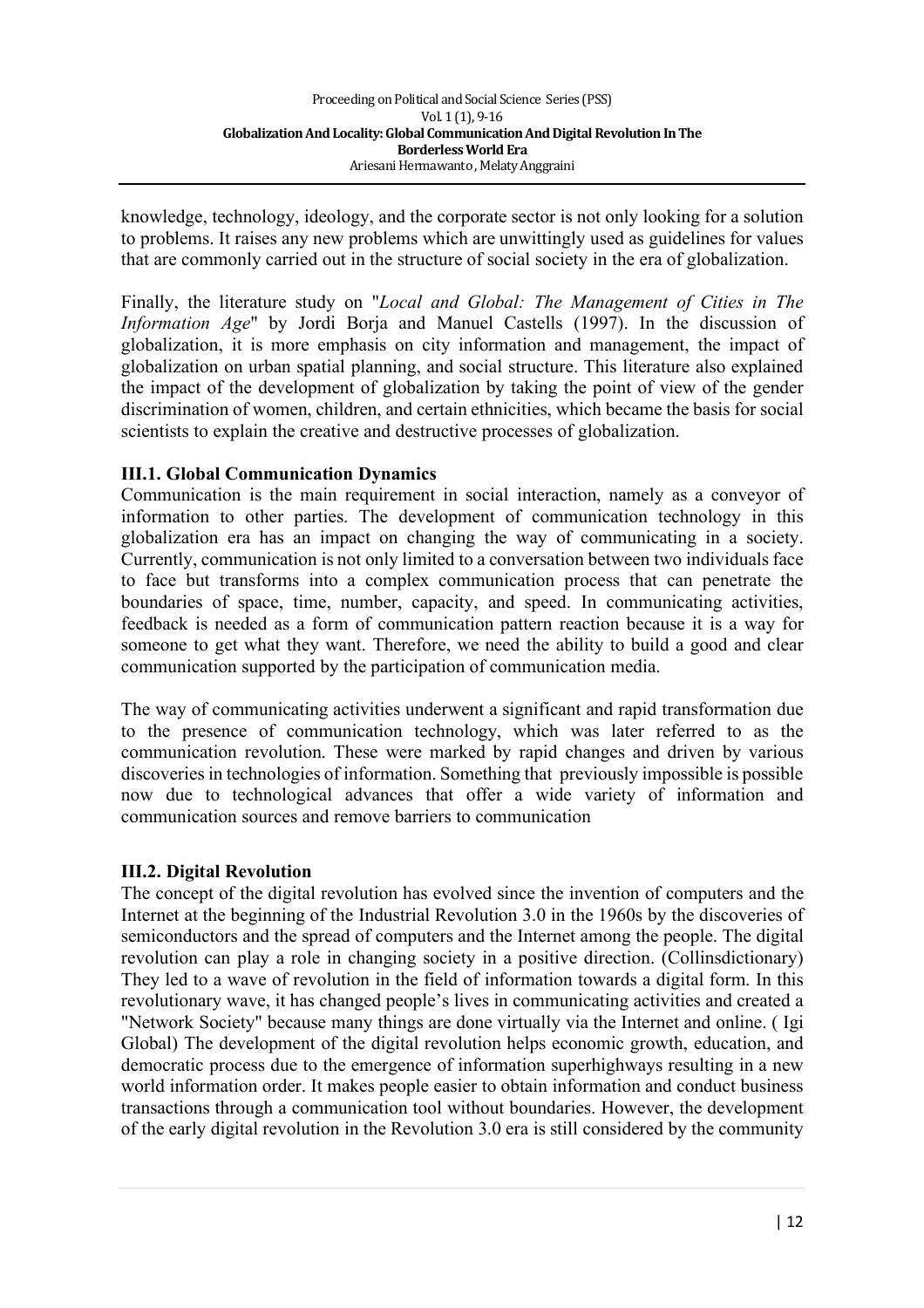to raise social problems such as cultural gaps in people's lifestyles for the development of digital electronic technology. The improvements are needed to solve these problems, and further has formed social innovations better. The Industrial Revolution 4.0 continues the form of the digital revolution that was born and developed at the time of the Revolution 3.0, but with a breakthrough in the digital realm that more complete than before. This does not only create technology that beneficial to the development and progress of the community's economy but also able to resolve social issues that previously resulted in gaps in society due to technology and anticipate the emergence of cyber societies.

The development of the telecommunications industry ushered in an era of digital transformation where many fields began to be connected in the internet network. The shift of investment in the telecommunications industry has resulted in a variety of technologies and has sustained major shifts in the exchange of information flows and capital in view of the global economy.

### **III.3. Information Flow and Its Impacts**

The existence of technology gave birth to new media and social media that have eliminated the boundaries of space, time, and the depth of social patterns. This also raises the globalization of information, which without realizing the presence of this technology, makes a new social system towards digital intimacy. The conventional pattern of relationships in the social community system, which is usually carried out through direct interaction, has begun to become alienated with the frequency of digital interactions, which has led to the term "virtual society(Britannica)

The development of technology and information raises two sides, namely, positive and negative. The positive side is such as facilitating diplomacy in general, such as representation, promotion, reporting, negotiation, which usually has to be done face-to-face, and light correspondence can be practically done virtually and relatively efficiently. There are many advantages and benefits of digital technology development, such as spurring people's economic growth through digital economic activities based on the sharing economy concept. Even so, there is a negative side that emerges where the development of digital technology also has the opposite effect, namely the effect from the security aspect, the formation of a virtual society creates a cyber society such as the emergence of hackers who can break into state or company information, online fraud, propaganda through social media, even acts of terrorism virtually. For this reason, people need to be more selective and critical in utilizing the information provided in the development of communication technology and information.

The rapid development of technology and the flow of information is a challenge for the world community. The existence of technological developments has provided benefits and benefits to the world community, but in other parts, it is necessary to prepare human resources who can survive and develop in the climate of globalization. Globalization marks changes in the acceptance of information flow that is taking place rapidly in various parts of the world; even these flows can have a domino effect on one country to another.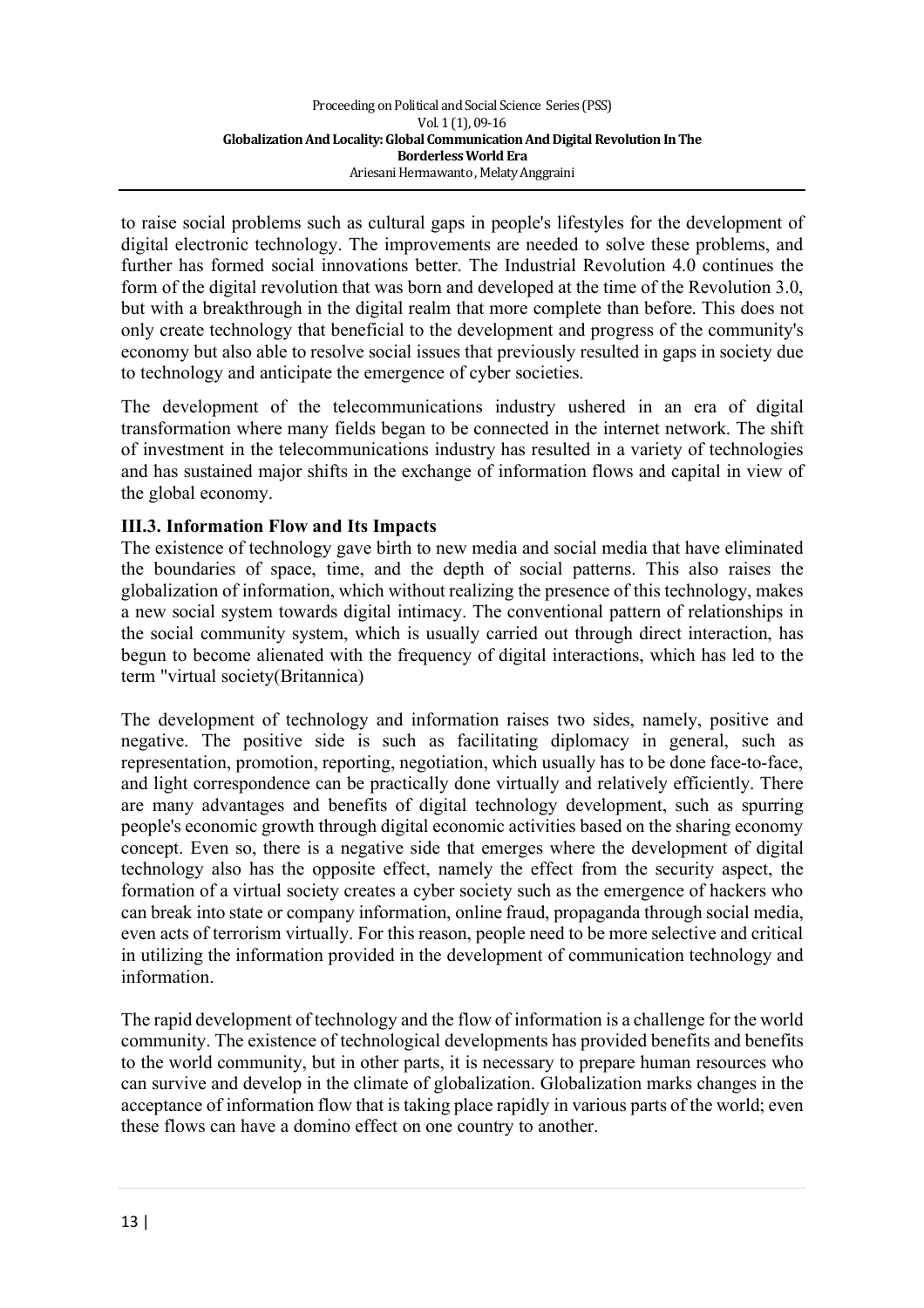#### **III.4. Interconnection and Interconnection of the World Community**

Interconnection and interdependence are related to the emergence of the globalization phenomenon in the international world. Globalization becomes the starting point of the connection of the world community. Globalization shows an integration process that involves expanding and deepening the interdependence between people and countries around the world, which then produces what is called global citizenship. The national boundaries of the nation-state are not considered so important, and the old way of understanding about state sovereignty has shifted. The concept of individuals in a region can also be seen in a global context.

The existence of a digital revolution is making every society, even countries, connected very quickly so that there is no more difficulty communicating with other people and countries. In the past, people were still connected conventionally in communicating and making transactions to fulfill their needs, which took a relatively long time and was inefficient. The existence of the digital revolution allows people to connect quickly and able to increase their business activities and innovative services, thus encouraging increased success in the global economy. This is real support from advances in facilities and infrastructure, such as transportation and information technology. This process has increased the interconnectedness and interdependence of individuals and countries, as well as having a greater impact on the environment, economy, culture, political system, and lifestyle of the world community.

#### **III.5. Borderless Society and World**

The high development of the technology of information and communication causes the world to shrink, and states lose their national borders as Ohmae (2005) said that national borders are far less constrictive than they once were. The world is an increasingly borderless place. (Ohmae, 2005) All countries can always be connected to one another and know the developments in other countries transparently. The Internet dominantly forms new globalization, which reduces the authority and relevance of national governments. (Goldsmith and Wu, 2006)This occurs due to the existence of the Internet and social media such as Facebook, Twitter, Instagram, and YouTube channels and carries out all economic transactions easier. The community of communication patterns changes into new forms that are always connected to the network or "Network Society." People are becoming smarter and not disrupted by technological sophistication if they can use it properly and wisely. The scope of society is increasingly unlimited due to developments in digital technology.

The wider area of information exchanges helps all human activities without being limited by space and time by the internet network system. This era is known as the era of the third world, or cyberspace, a world where all the activities of the people are supported by the internet network system and easily accept the development of technology and information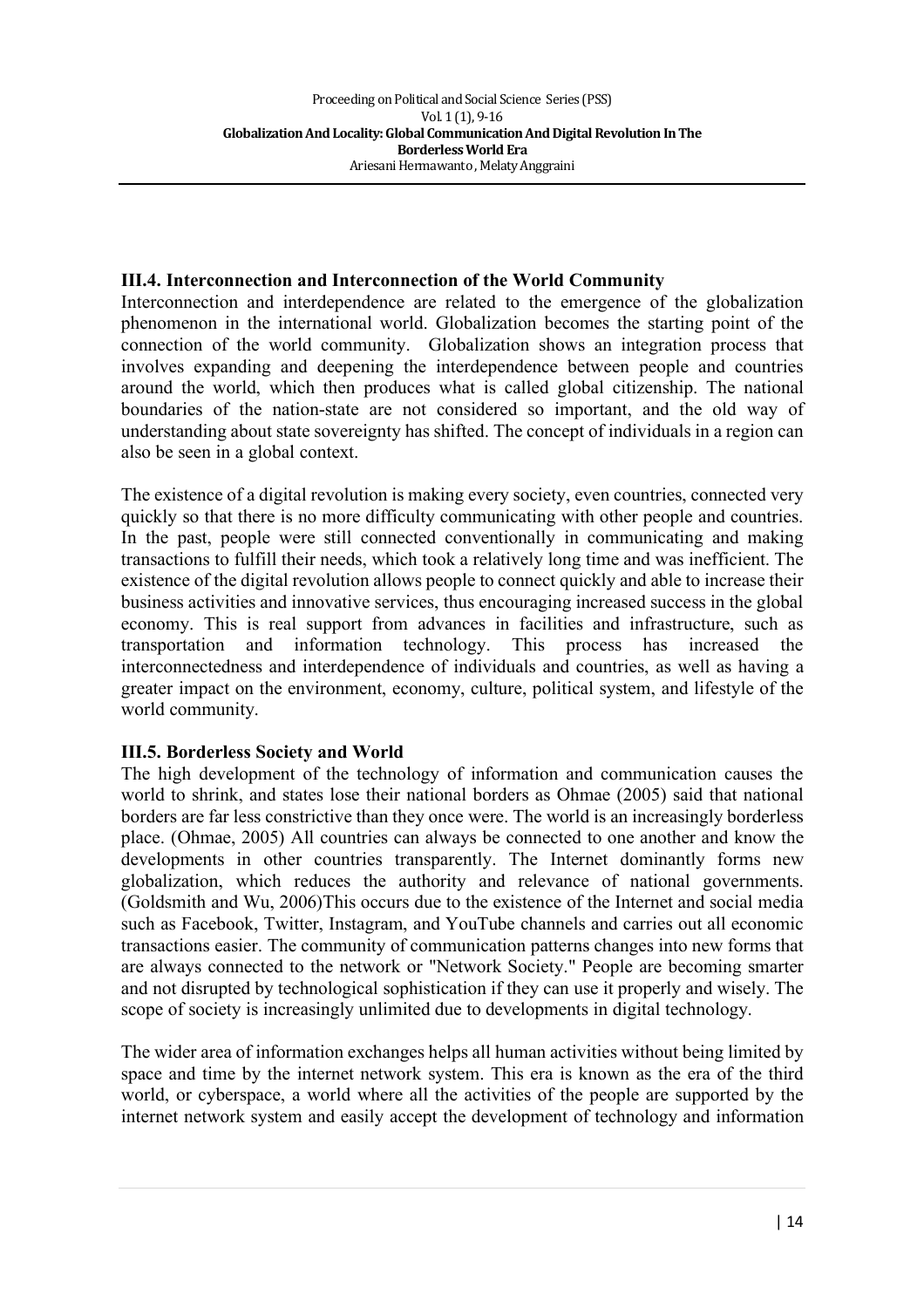as a global culture. With the acceptance of this global culture, the rapid development of technology and society is increasingly active in using the Internet.

One of the important things when people get a lot of technological conveniences, in other parts it causes laziness, addiction, and a reduced sense of social empathy due to reduced ability to interact with the environment in the real world. The almost limitless freedom in cyberspace also makes it difficult to control the spread of information. The rise of crimes in the cyber world, known as cyber-crime, causes almost nothing to guarantee data security in cyberspace. This borderless cyber world also gave birth to a generation group that differentiates it from people who are not familiar with the existence of the Internet, which is commonly referred to as i-Generation (Internet Generation).

# **IV. CONCLUSION**

The finding of this paper emphasizes the paradox of the impacts of globalization at the local level, which are caused by the strong development of digital technology, which is very fast and massive. On the one side, the development of digital technology has increased interactions at global and local levels and has brought worlds that separated by distance and time closer together. But at the same time, it becomes a paradox because on the other side at the local level- it has the potential influences to break social ties and individual relationships that exist in the same local environment.

The era of globalization, accompanied by information and communication technology innovations, has an impact on the global changes in the world. The world becomes borderless with people's interactions in cyberspace actively. The existence of social media has become an important phenomenon that allows its users to express their opinions openly. Communication activities using the internet network system, on the other hand, gave birth to a generation of people who experience dependence on internet access and information technology, which has also eliminated social boundaries in people's lives. This allows for a social gap in taking advantage of technological developments in the digital era. Therefore, society in accepting the trend of digitalization as a global culture must be more careful in order to avoid the negative impact of technology that has been made by themselves.

## **V. REFERENCES**

#### **Books:**

- Borja, Jordi & Castells, Manuel. 1997. *Local and Global: The Management of Cities in the Information Age*, London: Routledge.
- Giddens, Anthony.1991. *The Consequences of Modernity*.United Kingdom: Stanford University Press.

Goldsmith, Jack & Tim Wu. 2006. *Who controls the Internet?: illusions of a borderless world*, New York: Oxford University Press, p vii.